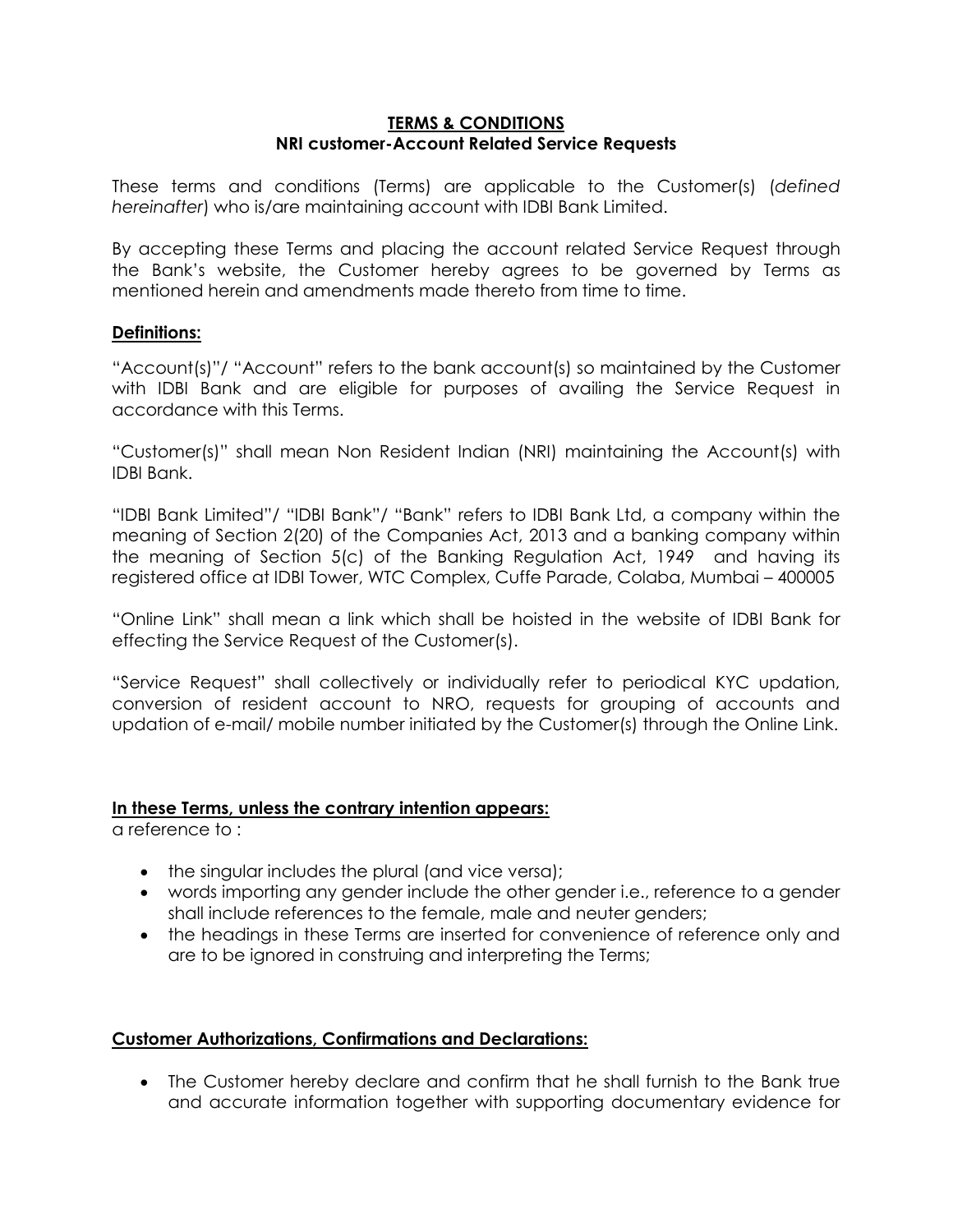the Service Request. The Customer(s) hereby authorizes the Bank to process the Service Request raised by him through the Online Link hoisted in the Bank's website.

- Customer(s) declares and confirms that the Bank shall be entitled to rely on all/any communication, information and details provided on the Online Link and all such communications, information and details shall be final and legally binding on the Customer(s) and the Customer(s) agrees to indemnify the Bank for any loss or damage caused to the Bank on account of the Bank placing reliance on such information and documents provided.
- The Customer(s) hereby declares that he has not withheld any material information that may affect assessment/categorization of the Account.
- The Customer(s) understands and agrees that failure to provide requisite documentation and information shall result in rejection of the Service Request raised.
- The Customer(s) agrees to take all necessary precautions to prevent unauthorized and illegal use of the Online Link and confirms that the Bank shall not be held liable or responsible to the Customer(s) in the event of any such unauthorized and illegal use of facility offered by the Bank
- The Customer(s) consents and confirms that the Bank shall not be liable for any loss/damage incurred by him on account of the Bank acting and processing his Service Request raised through the Online Link.
- The Customer(s) hereby agree and confirm that his failure to disclose any material fact known to him, now or in future, may invalidate his Service Request and is aware that the Bank reserve the right to put restrictions in the operation of his Account or close it or report to any regulatory authority or to take any other action as may be deemed appropriate.
- The Customer(s) hereby gives its consent to the Bank to deduct the applicable charges/fees as prescribed by the Bank.
- The Customer(s) agrees and understands that the Service Request once submitted cannot be withdrawn by the Customer and that the Bank shall not be liable for any updation made in the Account of the Customer(s) in accordance with the Service Request raised.
- The Customer(s) consents and agrees to the right of the Bank to take necessary action, legal or otherwise, if the Bank finds any wilful withholding of information or misrepresentation by the Customer(s).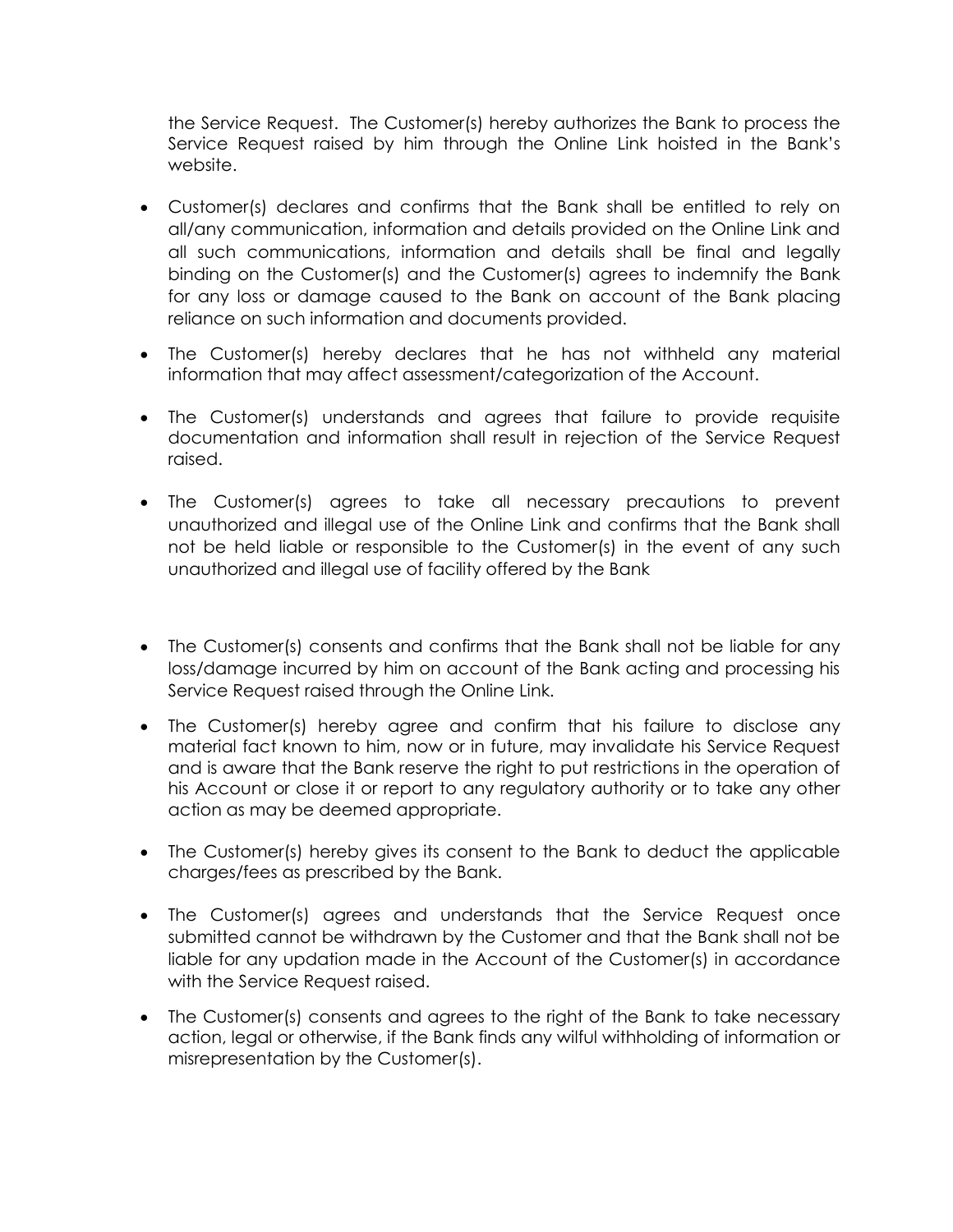The Customer(s) hereby agrees that the Bank may at any time, without notice to the Customer, modify, discontinue or make additions/deletions to the facility offered to the Customer(s). The Customer(s) agrees that he shall not hold the Bank responsible for not providing a response to the satisfaction of the Customer(s) or not processing any request of the Customer, in case the Bank does not receive an instruction to this effect in its systems or does not fall under the facility being offered by the Bank at the time or the Bank does not receive the Service Request for technical reasons or otherwise or for any reason whatsoever.

## **INDEMNITY:**

In consideration of Bank providing the Service Request facility, the Customer(s) agrees to indemnify, defend and hold harmless, the Bank and its employees against all losses, damages, expenses, actions, claims, demands and proceedings whatsoever, that Bank may incur, sustain, suffer or be put to at any time as a consequence of acting on the Service Request of the Customer(s).

The Customer(s) further specifically agrees to indemnify, defend and hold harmless, the Bank and its employees from any losses occurring as a result of the:

- i. the Customer(s) sharing his Account credentials with any third party/authorising any third party to use the Online Link and avail the Service Request.
- ii. the Customer having breached the Terms.
- iii. The Customer providing incorrect or incomplete information.

# **Other important terms and conditions:**

- The Customer confirms to have read, understood and will be bound to/ abide by the Terms herein.
- The Customer needs to intimate Bank in writing or by calling the customer care of any change in the contact details/address. Customer needs to submit documentary proof wherever applicable.
- The Bank shall not be responsible or liable to the Customer or any third party for the consequences arising out of or in connection with processing the Service Request of the Customer.
- The Customer hereby expressly authorize and give consent to the Bank to disclose information about Customer's account if required or permitted by any law/rule or regulations or at the request of any public or regulatory authority or if such disclosure is required for the purposes of preventing fraud without any specific consent of the Customer.
- The Bank reserves the right to make any changes, alterations, cancellations, in the above Terms by hosting them on its website. The Customer shall be responsible for reviewing these Terms regularly including the amendments as posted on the website.